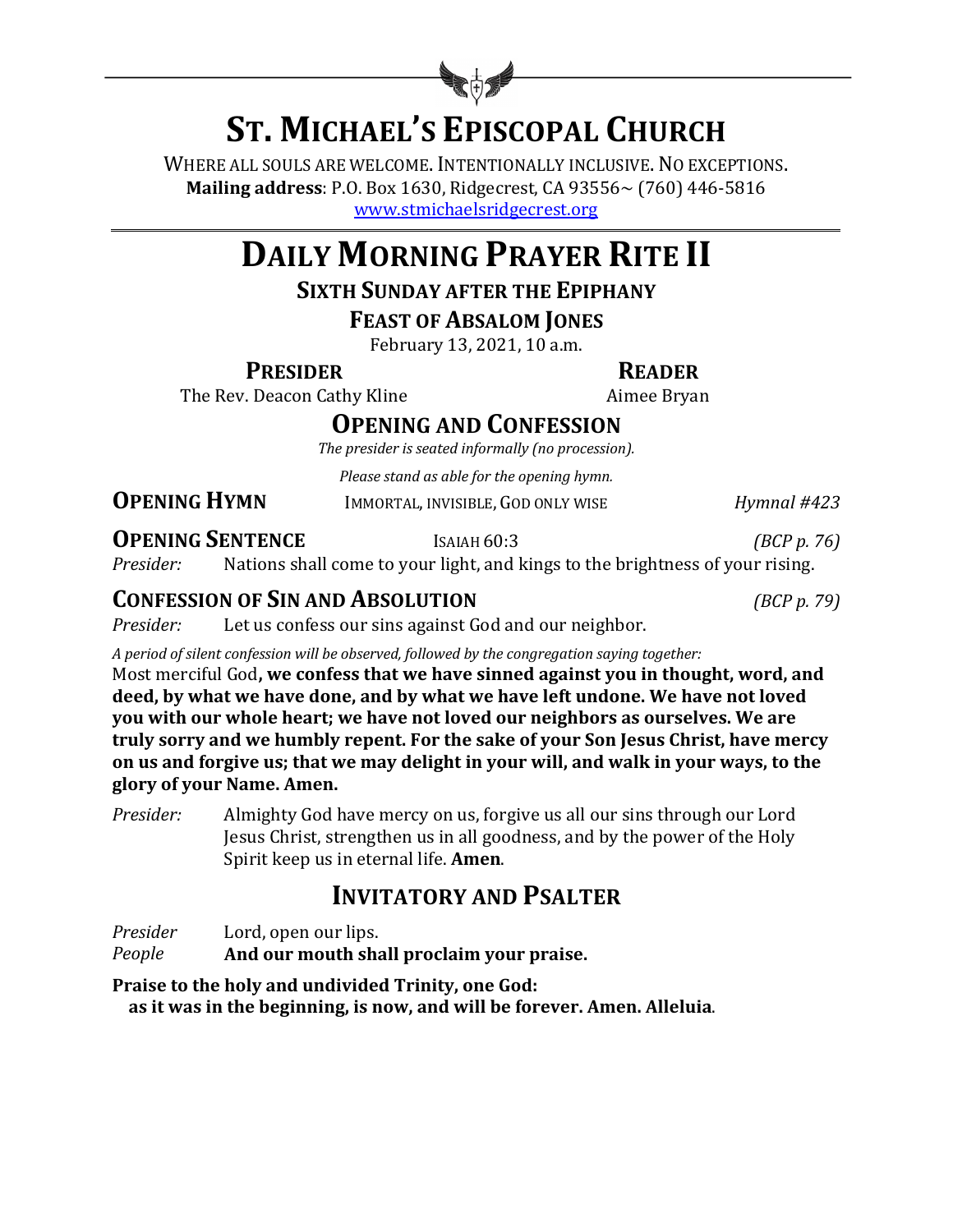

### **JUBILATE** PSALM 100 *(BCP p. 82) The Presider and the People read responsively.*

The earth is the Lord's for he made it: **Come let us adore him.** 

Be joyful in the Lord, all you lands;  $*$ serve the Lord with gladness and come before his presence with a song.

### Know this: The Lord himself is God; \* **he himself has made us, and we are his: we are his people and the sheep of his pasture.**

Enter his gates with thanksgiving; go into his courts with praise;  $*$ give thanks to him and call upon his Name.

### For the Lord is good; his mercy is everlasting; \* and his faithfulness endures from age to age.

The earth is the Lord's for he made it: **Come let us adore him.** 

# *Please be seated.*

**THE PSALM PSALM** PSALM 1 *(BCP p. 585)* 

- 1 Happy are they who have not walked in the counsel of the wicked,  $*$ nor lingered in the way of sinners, nor sat in the seats of the scornful!
- <sup>2</sup> Their delight is in the law of the LORD, \* and they meditate on his law day and night.
- 3 They are like trees planted by streams of water, bearing fruit in due season, with leaves that do not wither;  $*$ everything they do shall prosper.
- <sup>4</sup> It is not so with the wicked; \* they are like chaff which the wind blows away.
- 5 Therefore the wicked shall not stand upright when judgment comes,  $*$ nor the sinner in the council of the righteous.
- 6 For the LORD knows the way of the righteous, \* but the way of the wicked is doomed.

Praise to the holy and undivided Trinity, one God: as it was in the beginning, is now, and will be forever. Amen.

# **THE LESSONS**

# **THE FIRST READING JEREMIAH 17:5-10** AIMEE BRYAN

A READING FROM THE PROPHET JEREMIAH:

Thus says the Lord: Cursed are those who trust in mere mortals and make mere flesh their strength, whose hearts turn away from the Lord. They shall be like a shrub in the desert, and shall not see when relief comes. They shall live in the parched places of the wilderness, in an uninhabited salt land.

Blessed are those who trust in the Lord, whose trust is the Lord. They shall be like a tree planted by water, sending out its roots by the stream. It shall not fear when heat comes,

2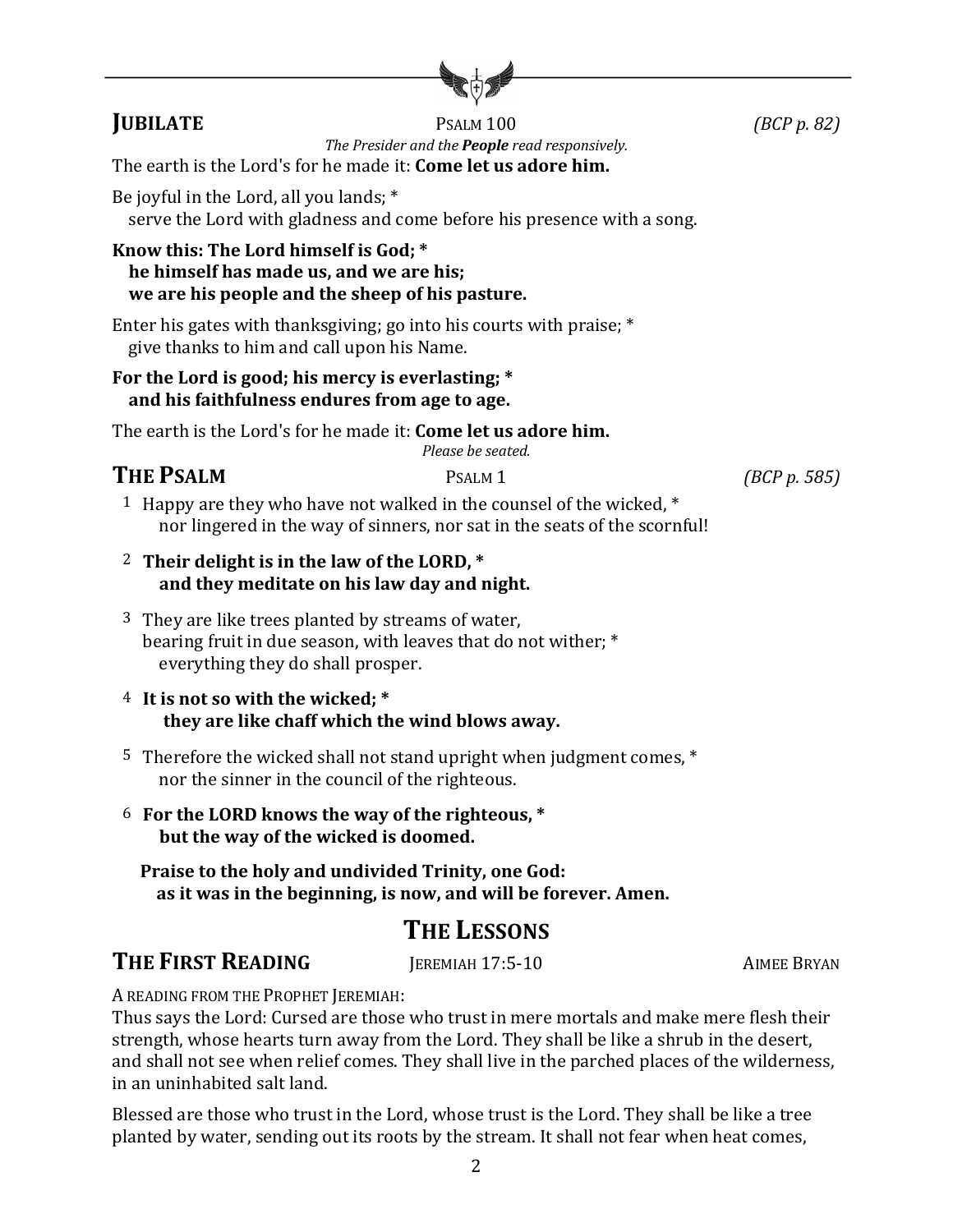and its leaves shall stay green; in the year of drought it is not anxious, and it does not cease to bear fruit.

The heart is devious above all else; it is perverse--who can understand it?

I the Lord test the mind and search the heart, to give to all according to their ways, according to the fruit of their doings.

Hear what the Spirit is saying to God's people. Thanks be to God.

# **CANTICLE 13** A SONG OF PRAISE *(BCP p. 90)*

### *Please stand as able.*

*The Presider and the People read responsively.* 

Glory to you, Lord God of our fathers; \* you are worthy of praise; glory to you. Glory to you for the radiance of your holy Name; \* **we will praise you and highly exalt you forever.** Glory to you in the splendor of your temple;  $*$ on the throne of your majesty, glory to you. Glory to you, seated between the Cherubim; \* **we will praise you and highly exalt you forever.** Glory to you, beholding the depths;  $*$ in the high vault of heaven, glory to you. Glory to you, Father, Son, and Holy Spirit; \* **we will praise you and highly exalt you forever.** 

*Please be seated.*

**THE SECOND READING** 1 CORINTHIANS 15:12-20 AIMEE BRYAN

A READING FROM PAUL'S FIRST LETTER TO THE CORINTHIANS:

Now if Christ is proclaimed as raised from the dead, how can some of you say there is no resurrection of the dead? If there is no resurrection of the dead, then Christ has not been raised; and if Christ has not been raised, then our proclamation has been in vain and your faith has been in vain. We are even found to be misrepresenting God, because we testified of God that he raised Christ--whom he did not raise if it is true that the dead are not raised. For if the dead are not raised, then Christ has not been raised. If Christ has not been raised, your faith is futile and you are still in your sins. Then those also who have died in Christ have perished. If for this life only we have hoped in Christ, we are of all people most to be pitied.

But in fact Christ has been raised from the dead, the first fruits of those who have died.

Hear what the Spirit is saying to God's people. **Thanks be to God.**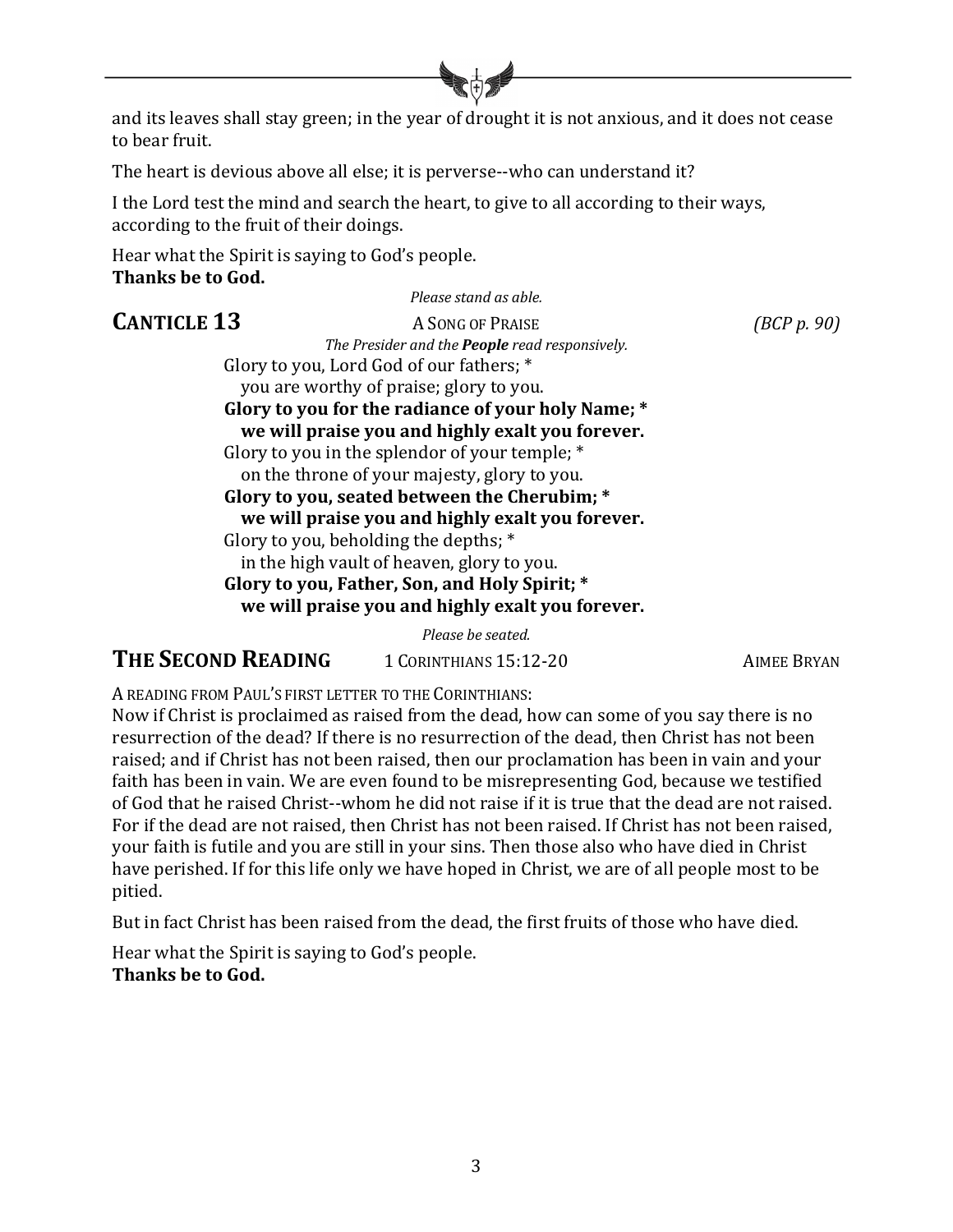

*Please stand as able.*

# **CANTICLE 16** THE SONG OF ZECHARIAH *(BCP pp. 92-93)*

*The Presider and the People read responsively.* Blessed be the Lord, the God of Israel; \* he has come to his people and set them free. He has raised up for us a mighty savior,  $*$ **born of the house of his servant David.** Through his holy prophets he promised of old, that he would save us from our enemies,  $*$ from the hands of all who hate us. He promised to show mercy to our fathers \* and to remember his holy covenant. This was the oath he swore to our father Abraham,  $*$ to set us free from the hands of our enemies, Free to worship him without fear, \* holy and righteous in his sight all the days of our life. You, my child, shall be called the prophet of the Most High, \* for you will go before the Lord to prepare his way, To give his people knowledge of salvation \* by the forgiveness of their sins. In the tender compassion of our God  $*$ the dawn from on high shall break upon us, To shine on those who dwell in darkness and the shadow of death,  $*$ and to guide our feet into the way of peace. *Please be seated.*

**THE GOSPEL READING** LUKE 6:17-26 THE REV. DEACON CATHY KLINE

A READING FROM THE GOSPEL ACCORDING TO LUKE:

Jesus came down with the twelve apostles and stood on a level place, with a great crowd of his disciples and a great multitude of people from all Judea, Jerusalem, and the coast of Tyre and Sidon. They had come to hear him and to be healed of their diseases; and those who were troubled with unclean spirits were cured. And all in the crowd were trying to touch him, for power came out from him and healed all of them.

Then he looked up at his disciples and said:

"Blessed are you who are poor, for yours is the kingdom of God.

"Blessed are you who are hungry now, for you will be filled.

"Blessed are you who weep now, for you will laugh.

"Blessed are you when people hate you, and when they exclude you, revile you, and defame you on account of the Son of Man. Rejoice in that day and leap for joy, for surely your reward is great in heaven; for that is what their ancestors did to the prophets."

"But woe to you who are rich, for you have received your consolation.

"Woe to you who are full now, for you will be hungry.

"Woe to you who are laughing now, for you will mourn and weep.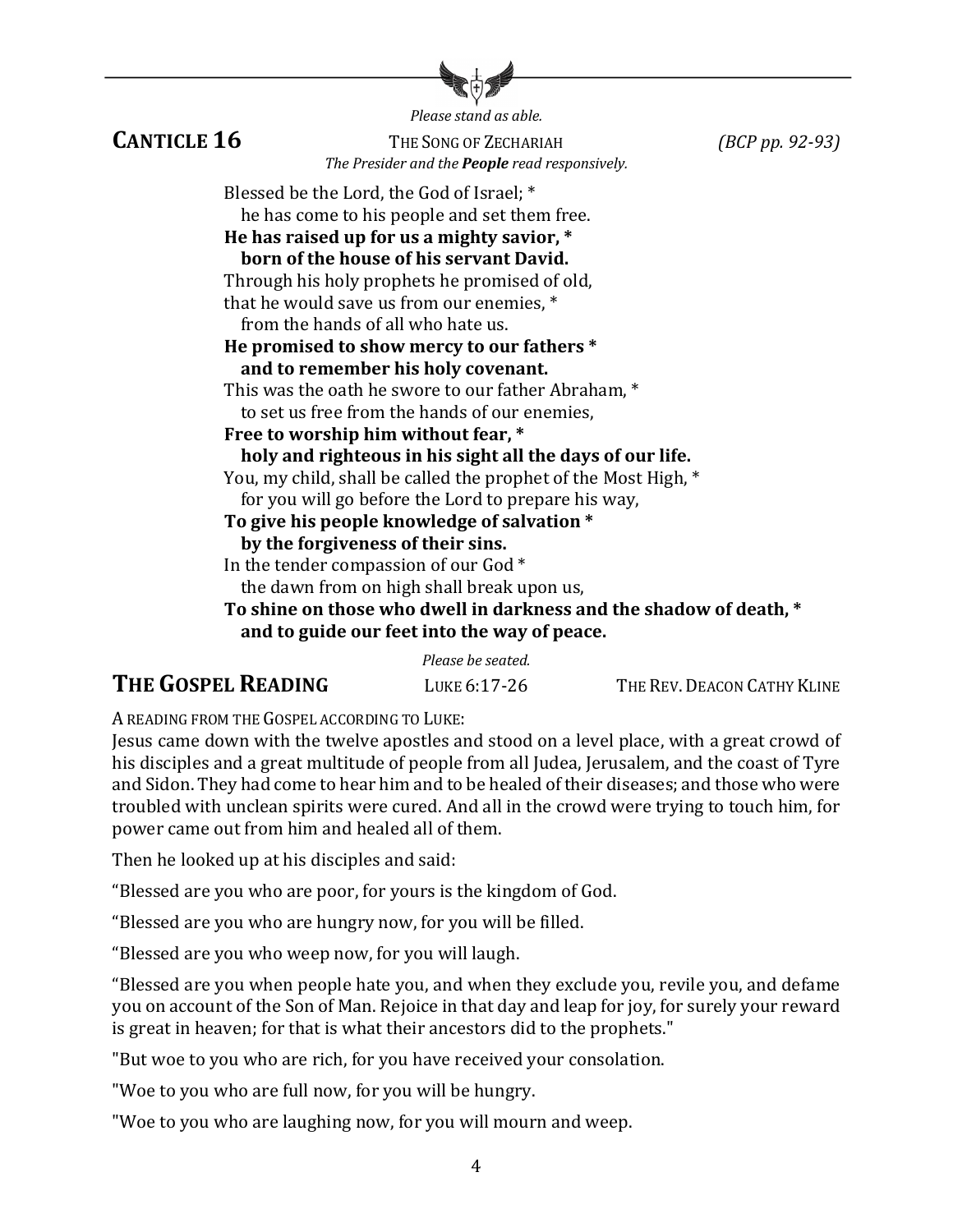"Woe to you when all speak well of you, for that is what their ancestors did to the false prophets."

Hear what the Spirit is saying to God's people. **Thanks be to God.** 

**THE HOMILY** THE REV. DEACON CATHY KLINE

*A period of silence and personal reflection follows the sermon.*

# **THE APOSTLES' CREED** *(BCP p. 96)*

*Please stand as able.* 

I believe in God, the Father almighty, creator of heaven and earth; I believe in Jesus Christ, his only Son, our Lord.

He was conceived by the power of the Holy Spirit and born of the Virgin Mary.

He suffered under Pontius Pilate, was crucified, died, and was buried.

He descended to the dead. On the third day he rose again.

He ascended into heaven, and is seated at the right hand of the Father.

He will come again to judge the living and the dead.

I believe in the Holy Spirit, the holy catholic Church,

 **the communion of saints, the forgiveness of sins**

the resurrection of the body, and the life everlasting. Amen.

# **THE PRAYERS**

| Presider: | God be with you.   |
|-----------|--------------------|
| People:   | And also with you. |
| Presider: | Let us pray.       |

# **THE LORD'S PRAYER** (BCP p. 97)

Our Father, who art in heaven, hallowed be thy Name, thy kingdom come, thy will be done, on earth as it is in heaven. Give us this day our daily bread. And forgive us our trespasses, as we forgive those who trespass against us. And lead us not into temptation, but deliver us from evil. For thine is the kingdom, and the power, and the glory, for ever and ever. Amen.

### **SUFFRAGES B** *(BCP p. 98)*

- V. Save your people, Lord, and bless your inheritance;
- R. Govern them and uphold them, now and always.
- V. Day by day we bless you;
- R. We praise your name for ever.
- V. Lord, keep us from all sin today;
- R. Have mercy upon us, Lord, have mercy.
- V. Lord, show us your love and mercy;
- R. For we put our trust in you.
- V. In you, Lord, is our hope;
- R. And we shall never hope in vain.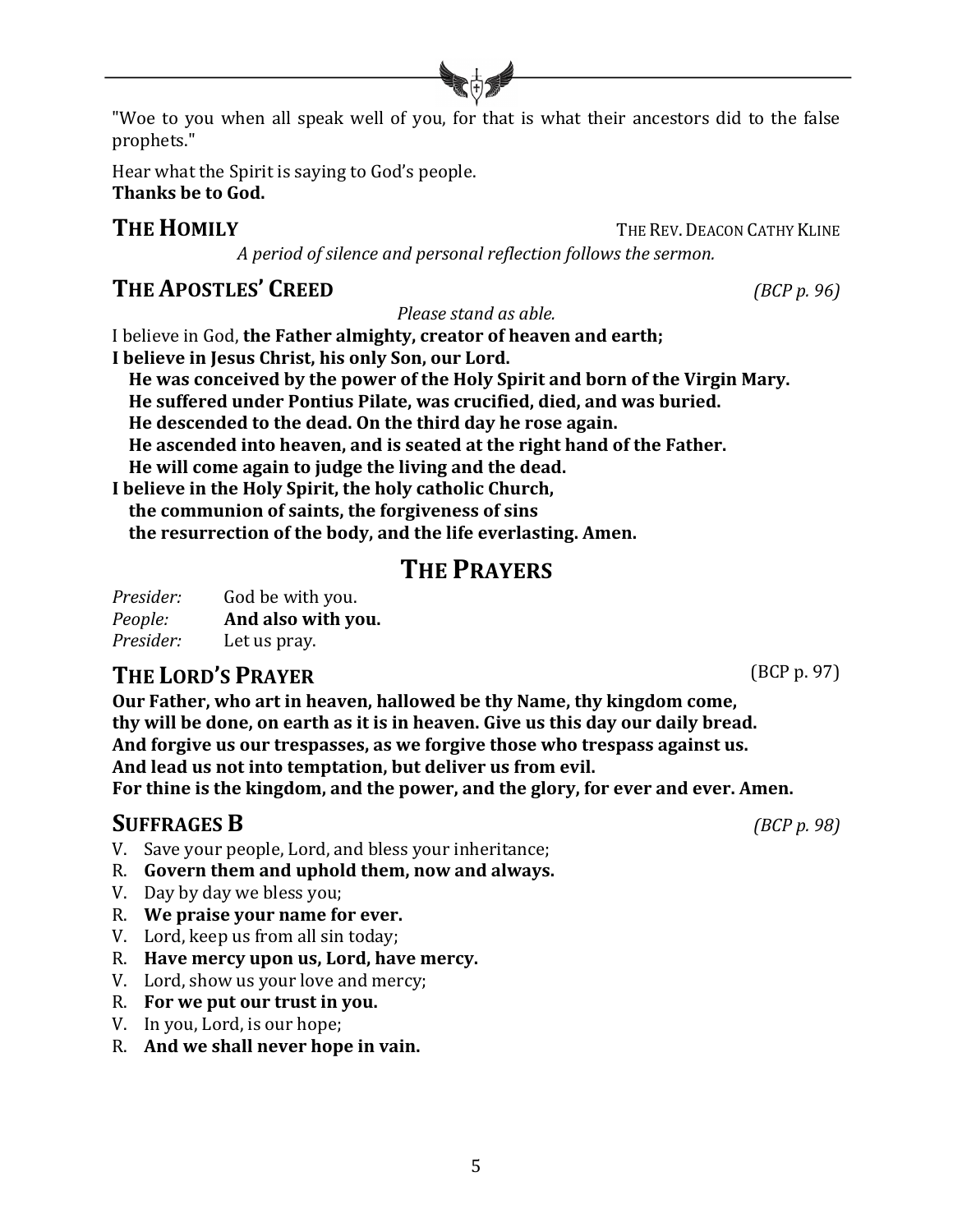O God, the strength of all who put their trust in you: Mercifully accept our prayers; and because in our weakness we can do nothing good without you, give us the help of your grace, that in keeping your commandments we may please you both in will and deed; through Jesus Christ our Lord, who lives and reigns with you and the Holy Spirit, one God, for ever and ever. **Amen**.

Set us free, heavenly Father, from every bond of prejudice and fear; that, honoring the steadfast courage of your servant Absalom Jones, we may show forth in our lives the reconciling love and true freedom of the children of God, which you have given us in your Son our Savior Jesus Christ; who lives and reigns with you and the Holy Spirit, one God, now and for ever. Amen.

# **A COLLECT** FOR **PEACE** (*BCP p.* 99)

O God, the author of peace and lover of concord, to know you is eternal life and to serve you is perfect freedom: Defend us, your humble servants, in all assaults of our enemies; that we, surely trusting in your defense, may not fear the power of any adversaries; through the might of Jesus Christ our Lord. **Amen.** 

## **INTERCESSIONS**

*The Presider and People pray responsively.* 

Rejoicing in the light of Christ, let us pray to the Lord.

Lord God, grant that your Church may offer her worship in holiness and reverence. Give to Justin the Archbishop of Canterbury, Michael our Presiding Bishop, David our Bishop and to all your people the spirit of prophecy, to make known the message of salvation and to praise your mighty works.

Hear us, Lord, **and reveal in us the light of your presence.** 

Lord God, strengthen your people in the bonds of love as in the Anglican Communion we pray for The Province of the Indian Ocean, and in our diocese for with work and witness of St. Sherrian's in Kernville.

### Hear us, Lord, **and reveal in us the light of your presence.**

Lord God, reveal your love and power to the people who walk in darkness, and by your grace lighten the dark places of our world. Grant to Joseph our President, Gavin our Governor, Eric our Mayor, and to all in authority ears attentive to the voices of wisdom and truth. May all people live in peace and safety.

### Hear us, Lord, **and reveal in us the light of your presence.**

Lord God bless our homes and families; bless all those close to us. May we grow together in real love and charity, and by our lives proclaim your care for all people.

### Hear us, Lord, **and reveal in us the light of your presence.**

Have mercy O Lord, on all who suffer. Comfort those who mourn or are lonely. Be with the sick and distressed. Among those who have asked for our prayers we remember Stan, Rita, Sandy, Laura, and Patrick. Lighten the darkness that seems to close around them.

Hear us, Lord, **and reveal in us the light of your presence.** 

**THE COLLECTS OF THE DAY** SIXTH SUNDAY AFTER THE EPIPHANY (*BCP p. 216*)

ABSALOM JONES, Priest, 1818 (LFF p. 91)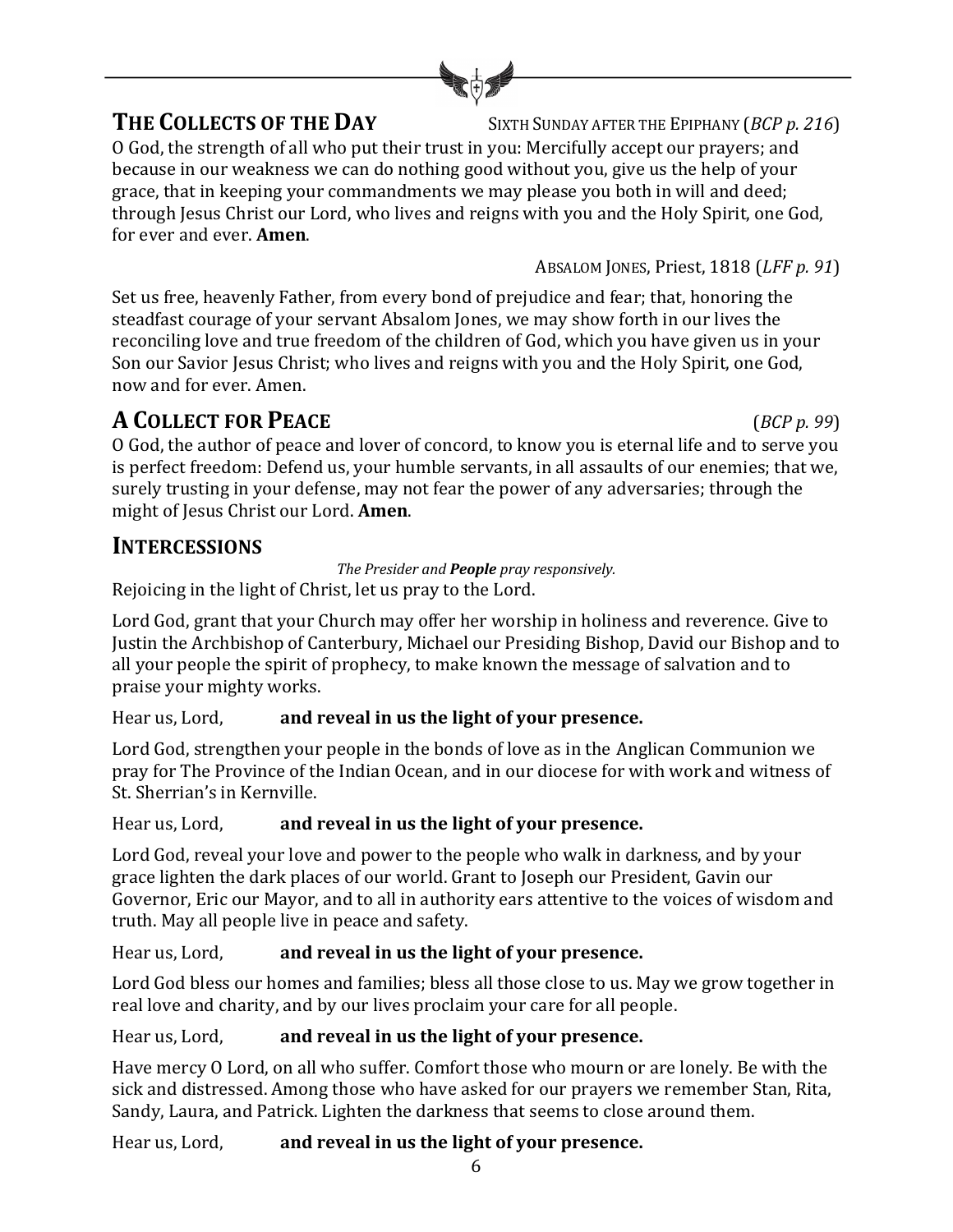O Lord, we pray for all those who have died and now rejoice in a greater light than this world can give. Grant that we in our time may depart in peace and find salvation.

### Hear us, Lord, **and reveal in us the light of your presence.**

Almighty God, hear our prayer and fulfill your purposes in us as you accomplished your will in our Lord Jesus Christ. **Amen**

# **A PRAYER FOR MISSION** (*BCP p.* 100)

Almighty and everlasting God, by whose Spirit the whole body of your faithful people is governed and sanctified: Receive our supplications and prayers which we offer **before you for all members of your holy Church, that in their vocation and ministry** they may truly and devoutly serve you; through our Lord and Savior Jesus Christ. **Amen**.

## **DISMISSAL** (*BCP p.* 102)

*Presider:* Let us bless the Lord. *People:* Thanks be to God.

# **CLOSING SENTENCE** 2 CORINTHIANS 13:14 (*BCP p. 102*)

The grace of our Lord Jesus Christ, and the love of God, and the fellowship of the Holy Spirit, be with us all evermore. **Amen.** 

**CONCLUDING HYMN IESUS SHALL REIGN WHERE'ER THE SUN** *Hymnal #544* 

### ~Please join us in the Parish Hall for Coffee Hour. ~

*If you are new to St. Michael's, please sign our guest book and we'll be in touch.*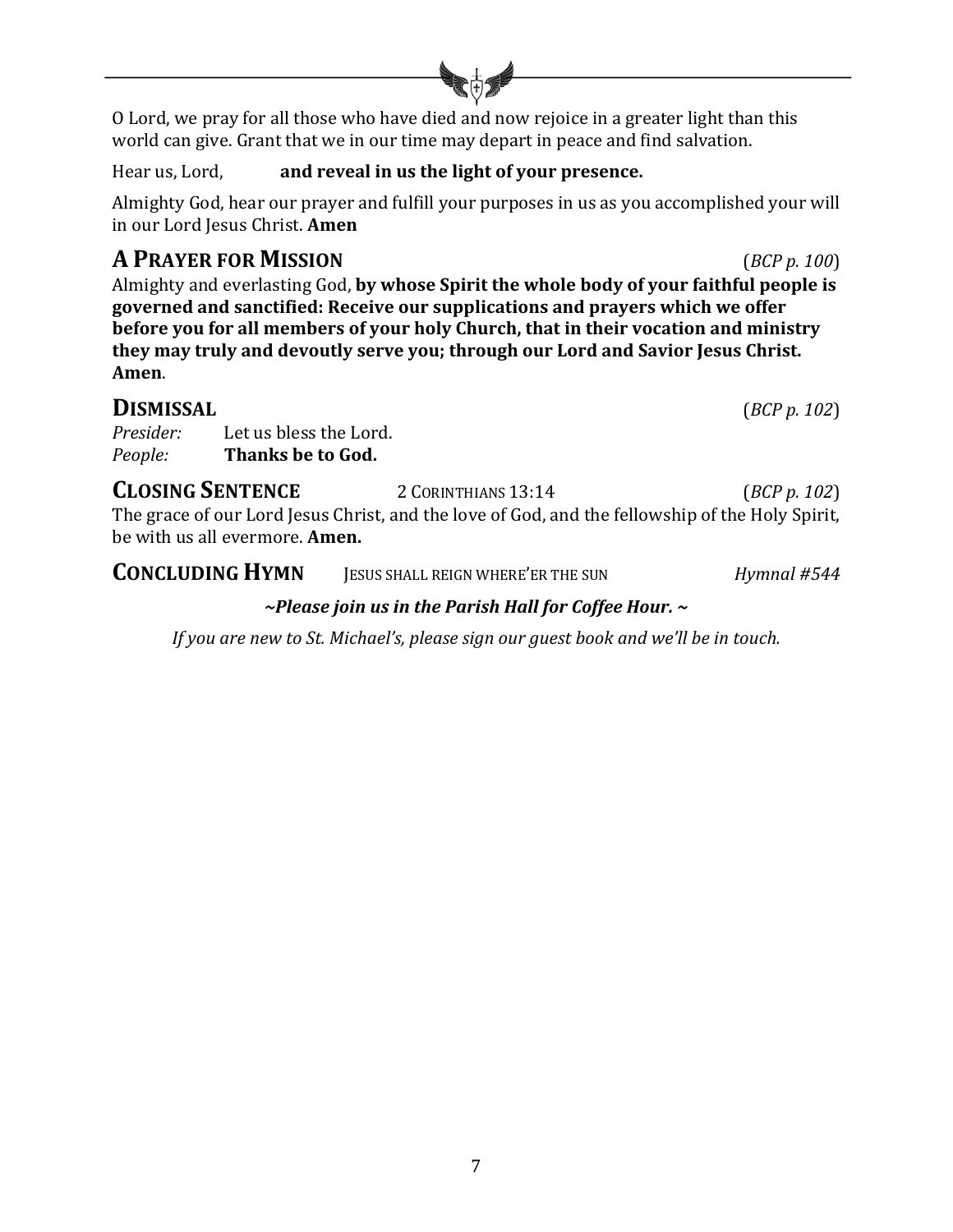

*Priest, 1818*

Absalom Jones was born enslaved to Abraham Wynkoop, a wealthy Anglican planter, in 1746 in Delaware. He was working in the fields when Abraham recognized that he was an intelligent child and ordered that he be trained to work in the house. Absalom eagerly accepted instruction in reading, and saved money he was given to buy books. Abraham Wynkoop died in 1753. When Absalom was sixteen, Abraham's son Benjamin Wynkoop sold the plantation and Absalom's mother, sister, and five brothers. He brought Absalom to Philadelphia where he opened a store and joined St. Peter's Church.

With the permission of their masters, Absalom married Mary Thomas who was enslaved to Sarah King who also worshipped at St. Peter's. Absalom and his father-in-law, John Thomas, used their savings, and sought donations and loans primarily from prominent Quakers, in order to purchase Mary's freedom. They saved enough money to buy property and to buy Absalom's freedom. After repeated requests, Benjamin Wynkoop freed Jones by granting him a manumission.

Absalom began worshipping at St. George's Methodist Episcopal Church. He met Richard Allen who had been engaged to preach at St. George's and the two became lifelong friends. Together, in 1787, they founded the Free African Society, a mutual aid benevolent organization that was the first of its kind organized by and for black people. At St. George's, Absalom and Richard served as lay ministers for the black membership. The black members worked hard to help raise money to build an upstairs gallery intended to enlarge the church. The church leadership decided to segregate the black worshippers in the gallery, without notifying them. During a Sunday morning service, a dispute arose over the seats black members had been instructed to take in the gallery, and ushers attempted to physically remove them by first accosting Absalom Jones. Most of the black members indignantly walked out in protest.

In 1792 the Free African Society began to build the African Church of Philadelphia. The church membership took a vote and decided to affiliate with the Episcopal Church. Absalom Jones was asked to provide pastoral leadership and after prayer and reflection he accepted the call. The African Church was dedicated on July 17, 1794. Soon thereafter the congregation applied for membership in the Episcopal Diocese of Pennsylvania on the following conditions: 1) that they be received as an organized body; 2) that they have control over their own local affairs; 3) that Absalom Jones be licensed as lay reader, and, if qualified, be ordained as a priest. In October 1794 it was admitted as the African Episcopal Church of St. Thomas. Bishop William White ordained Jones as deacon in 1795 and as priest on September 21, 1802.

Jones was an earnest preacher. He denounced slavery, and warned the oppressors to "clean their hands of slaves." To him, God always acted on "behalf of the oppressed and distressed." St. Thomas Church grew to over 500 members during its first year. Known as "the Black Bishop of the Episcopal Church," Jones was an example of persistent faith in God and in the Church as God's instrument. Jones died on February 13, 1818.